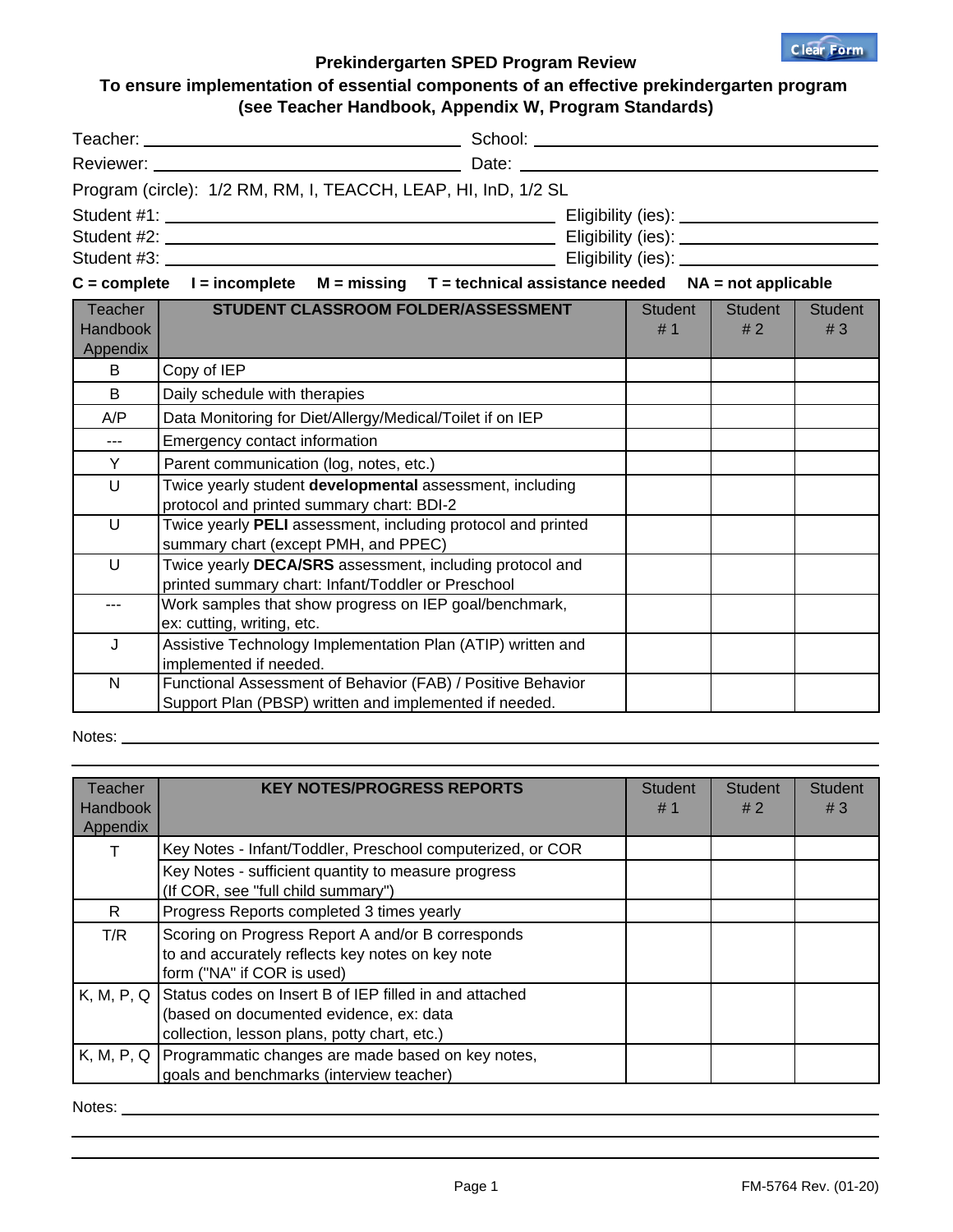| <b>Teacher</b><br><b>Handbook</b><br>Appendix | <b>CURRICULUM IMPLEMENTATION/LESSON PLANS/DAILY ROUTINE</b>                                                                                                                                                                                                                                  | Code |
|-----------------------------------------------|----------------------------------------------------------------------------------------------------------------------------------------------------------------------------------------------------------------------------------------------------------------------------------------------|------|
| E.                                            | Lesson plans completed daily all year for the current school year                                                                                                                                                                                                                            |      |
| E.                                            | Lesson plan reflects daily routine as appropriate for classroom program (RM, ASD,<br>PMH, etc.)                                                                                                                                                                                              |      |
| E                                             | Activities are planned for all parts of the daily routine and follow High/Scope Curriculum                                                                                                                                                                                                   |      |
|                                               | Activities on lesson plan are carried out                                                                                                                                                                                                                                                    |      |
|                                               | Activities reflect a balance of:<br>children's interests, key experiences, adult choice, IEP goals<br>small group/large group/individual children (small groups is 2 groups for planning,<br>recall, story, small group and snack)<br>children's choices within teacher initiated activities |      |
|                                               | Students have access to and use a classroom picture schedule/individual picture<br>schedules at transition times                                                                                                                                                                             |      |
|                                               | Transition cues (visual, auditory) are used and students know when and where to go at<br>transition times                                                                                                                                                                                    |      |
| E                                             | Evidence of daily team planning (after 2:00 pm or interview team)                                                                                                                                                                                                                            |      |
|                                               | Curriculum components are reflected in lesson plan AND are evident in the daily routine through<br>the students' participation in the following:                                                                                                                                             |      |
| ${\mathsf S}$                                 | <b>BELL: Shared Reading and Phonological Awareness</b>                                                                                                                                                                                                                                       |      |
| S                                             | Conscious Discipline/Brain Smart Start: relaxation techniques, I Love You Rituals, daily<br>commitments, noticing/encouraging, wish well, friends and family board, safe place, etc.                                                                                                         |      |
| S                                             | Social Skills: getting a friend's attention, giving, asking, giving a play idea, giving a<br>compliment                                                                                                                                                                                      |      |
| S                                             | Math activities: Number Sense & Operations, Algebraic Thinking, Geometry & Spatial<br>Sense, Measurement, Data Analysis & Probability                                                                                                                                                        |      |
| D                                             | ESOL strategies (interview teacher)                                                                                                                                                                                                                                                          |      |
| M<br>(for ASD)                                | Work Time Rotation Schedule for children and adults is posted and used during<br>work time                                                                                                                                                                                                   |      |

Notes:

| Teacher  | <b>LEARNING ENVIRONMENT</b>                                                               | Code |
|----------|-------------------------------------------------------------------------------------------|------|
| Handbook |                                                                                           |      |
| Appendix |                                                                                           |      |
| H.       | Space is divided into well defined interest areas to encourage distinctive types of play: |      |
|          | block, house, art, toy, computer, book, writing, safe place                               |      |
| S        | For TEACCH and LEAP: 1:1 area, independent work basket area                               |      |
| K        | For PMH: Island, Spa, Gathering Place, other areas                                        |      |
|          | Sufficient quantity of materials available, stored, displayed and labeled to promote      |      |
| K        | students' ability to find, use and return                                                 |      |
|          | Classroom is organized and extra materials are stored away and rotated periodically -     |      |
|          | shelves, counters and walls are not cluttered/over stimulating                            |      |
|          | Alphabet & number cards are posted at children's eye level and have meaningful            |      |
|          | pictures added (i.e. picture of student on first letter of name)                          |      |

Notes: